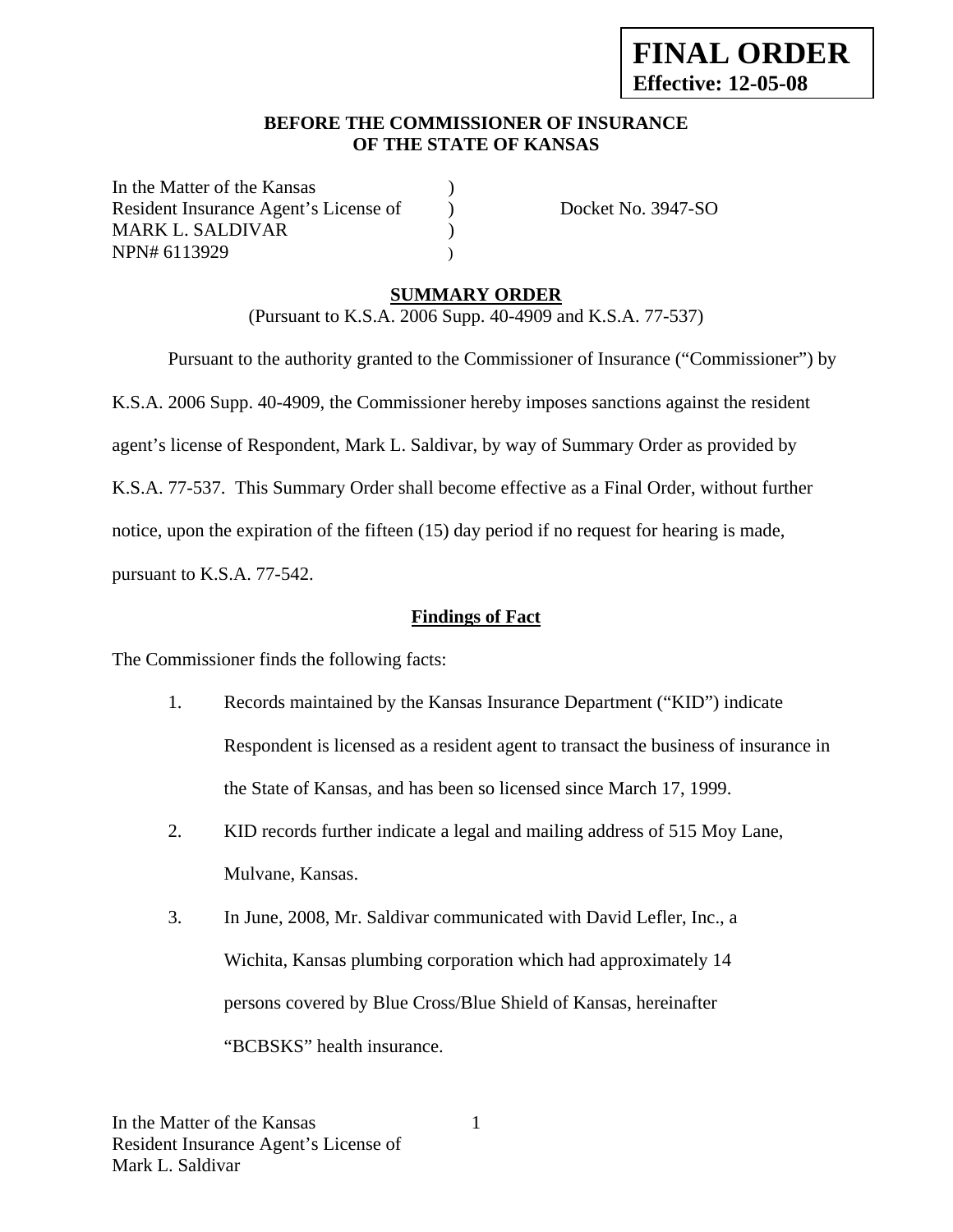- 4. Although the deadline to have paperwork submitted for renewal of the David Lefler health insurance policies was June 10, 2008, said paperwork was not submitted until June 13, 2008. Mr. Saldivar communicated to Lefler that the late filing would not affect their insurance.
- 5. Respondent appealed the denial of BCBSKS permitting a procedural exception to the June 10 deadline. The appeal was denied by BCBSKS.
- 6. BCBSKS management was unaware that Mr. Saldivar told David Lefler, Inc. that it could renew its coverage after the deadline.
- 7. The premium for the Lefler company health insurance increased twenty percent (20%). Respondent paid the increased portion of the group's premium.
- 8. Further, Respondent paid four claims under the health insurance totaling Nineteen Hundred Thirty-Eight Dollars and Eighty Two Cents. ( \$ 1,938.82).
- 9. BCBSKS has informed KID that BCBSKS has asked David Lefler, Inc. to reimburse Mr. Saldivar for the funds that he has paid on its behalf, as well as the payments made for the medical claims.

# **Applicable Law**

10. K.S.A. 2007 Supp. 40-4909 states, in pertinent part:

(a) The commissioner may deny, suspend, revoke or refuse renewal of any license issued under this act if the commissioner finds that the applicant or license holder has:

> (5) Intentionally misrepresented the provisions, terms and conditions of an actual or proposed insurance contract or application for insurance.

(8) Used any fraudulent, coercive, or dishonest practice, or demonstrated any incompetence, untrustworthiness or financial

In the Matter of the Kansas Resident Insurance Agent's License of Mark L. Saldivar

2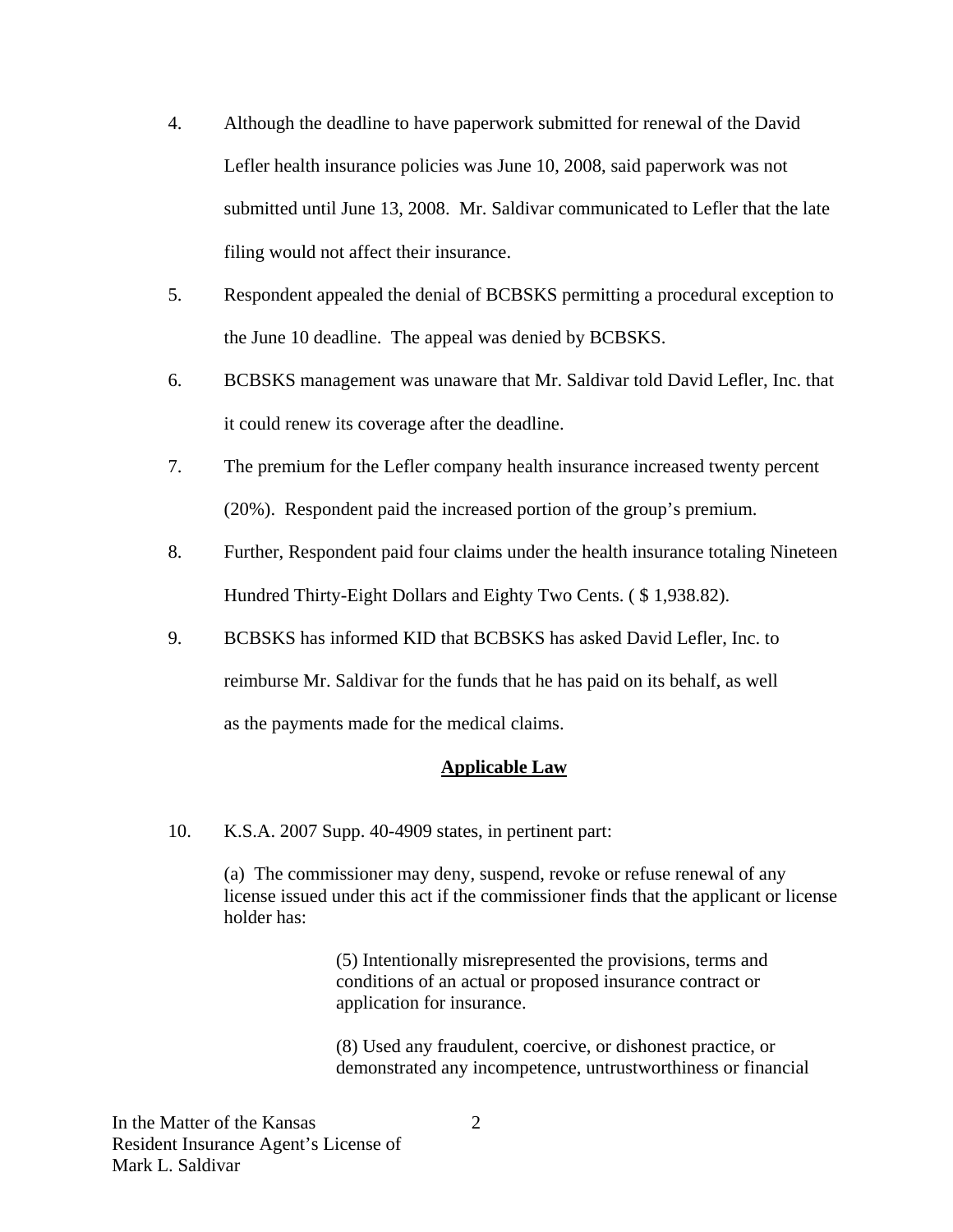irresponsibility in the conduct of business in this state or elsewhere.

- (b) In addition, the commissioner may suspend, revoke or refuse renewal of any license issued under this act if the commissioner finds that the interests of the insurer or the insurable interests of the public are not properly served under such license/
- (h) In lieu of taking any action under subsection (a), the commissioner may: (1) Censure the person; or
	- (2) issue an order imposing an administrative penalty . . . .

### **Conclusions of Law**

- 11. The Commissioner has jurisdiction over Mr. Saldivar as well as the subject matter of this proceeding, and such proceeding is held in the public interest.
- 12. The Commissioner finds that Mr. Saldivar's Kansas license may be revoked because Mr. Saldivar violated any provision of chapter 40 of the Kansas Statues Annotated, and amendments thereto, or any rule and regulation promulgated thereunder, in violation of K.S.A. 2006 Supp.  $40-4909(a)(2)(A)$ .
- 13. The Commissioner finds that Mr. Saldivar violated K.S.A. 40-4909.
- 14. The Commissioner, therefore, concludes that good cause exists pursuant to K.S.A. 2006 Supp. 40-4909(a) and (b) to revoke or suspend Respondent's Kansas resident insurance agent's license or impose administrative penalties in lieu of revocation.
- 15. The Commissioner concludes that Respondent's insurance agent's license may be revoked for the protection of the insurable interests of the public pursuant to K.S.A. 2006 Supp. 40-4909(b).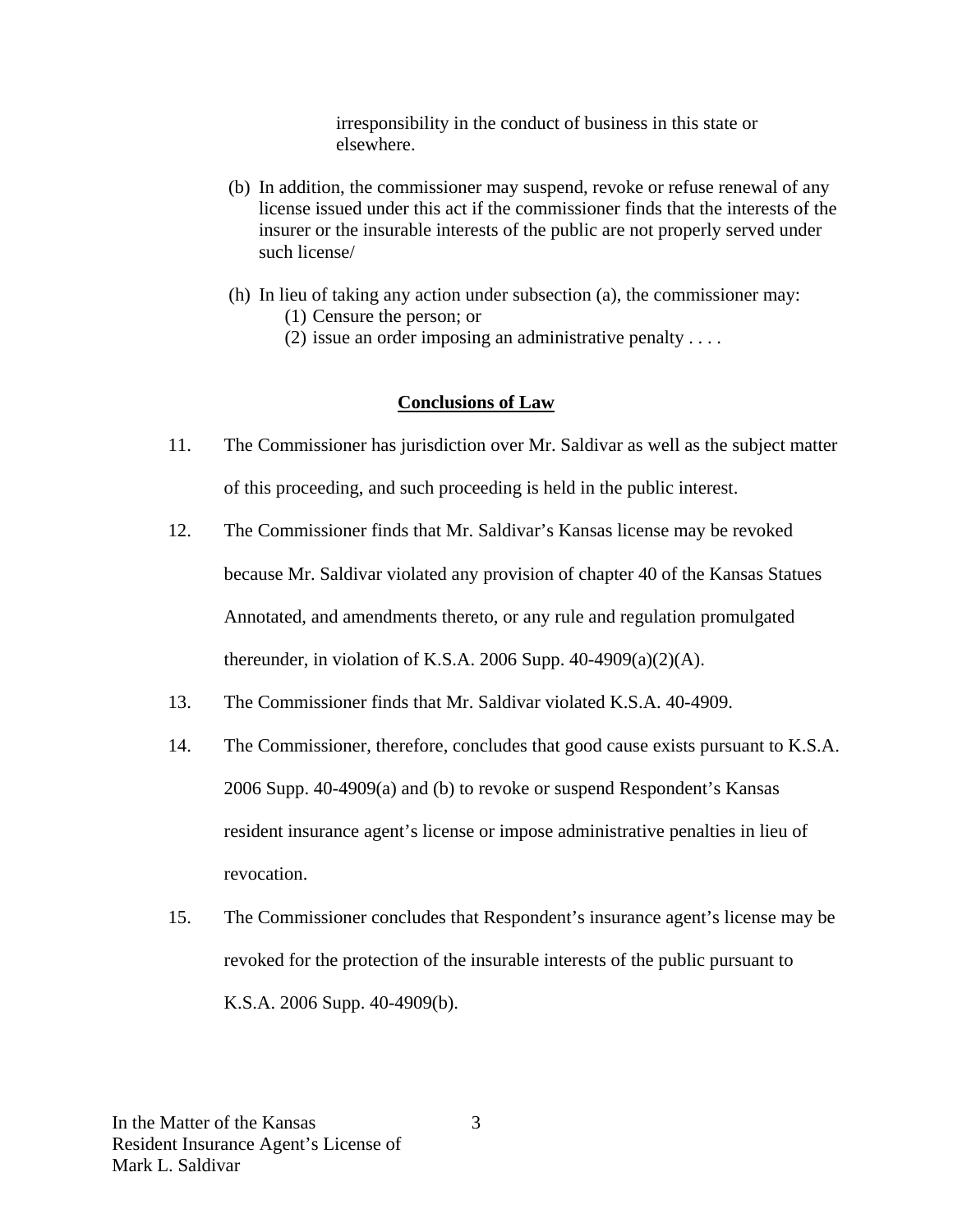16. Based on the facts and circumstances set forth herein, it appears that the use of summary proceedings in this matter is appropriate, in accordance with the provisions set forth in K.S.A. 77-537(a), in that the use of summary proceedings does not violate any provision of the law and the protection of the public interest does not require KID to give notice and opportunity to participate to persons other than Mark L. Saldivar.

### **IT IS THEREFORE ORDERED BY THE COMMISSIONER OF INSURANCE THAT:**

Respondent Mark L. Saldivar shall pay an administrative penalty of \$500.00 for misrepresenting the provisions, terms and conditions of an actual or proposed insurance contract; for demonstrating financial irresponsibility in the conduct of business in this state; and engaging in inappropriate acts in regards to the interests of your customers.

### **IT IS FURTHER ORDERED BY THE COMMISSIONER OF INSURANCE THAT:**

Respondent Mark L. Saldivar shall be repaid all monies that he paid out for insurance premiums or health claims. Finally, Respondent shall write letters of apology to the four individuals that he paid health claims for, as well as to David Lefler, Inc. for his acts. Respondent shall provide proof to the Commissioner of the Kansas Insurance Department of his receipt of the repayment and shall copy the Commissioner on all letters of apology.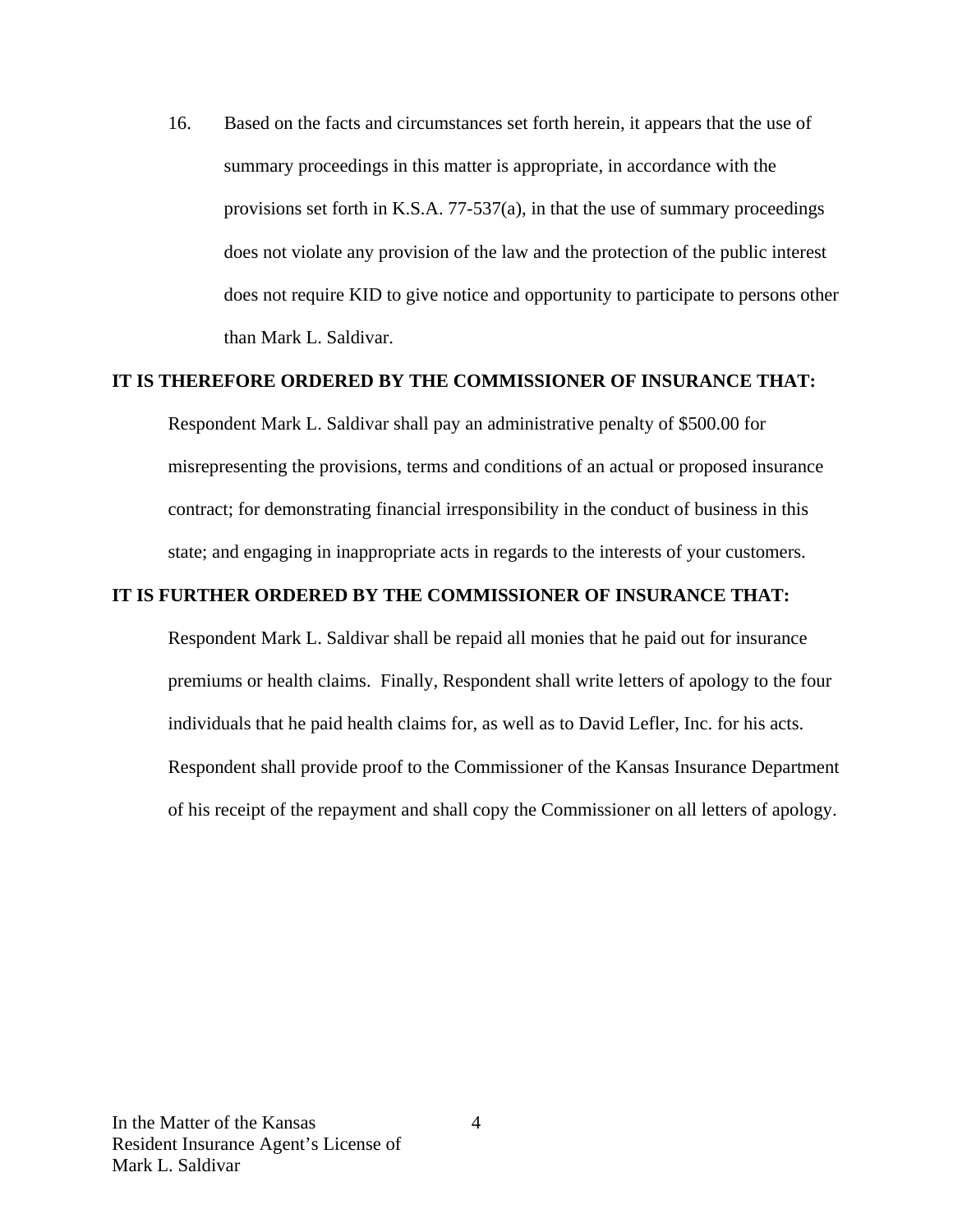#### **NOTICE AND OPPORTUNITY FOR HEARING**

Mark L. Saldivar, within fifteen (15) days of service of this Summary Order, may file with the Kansas Insurance Department a written request for hearing on this Summary Order, as provided by K.S.A. 77-542. In the event a hearing is requested, such request should be directed to:

> John W. Campbell, General Counsel Kansas Insurance Department 420 S.W.  $9<sup>th</sup>$  Street Topeka, Kansas 66612

Any costs incurred as a result of conducting any administrative hearing shall be assessed against the agent/agency who is the subject of the hearing as provided by K.S.A. 40-4909(f). Costs shall include witness fees, mileage allowances, any costs associated with reproduction of documents which become part of the hearing record, and the expense of making a record of the hearing.

If a hearing is not requested, this Summary Order shall become effective as a Final Order, without further notice, upon the expiration of the fifteen (15) day period for requesting a hearing. The Final Order will constitute final agency action in the matter.

In the event the Respondent files a petition for judicial review, the agency officer designated pursuant to K.S.A. 77-613(e) to receive service of a petition for judicial review on behalf of the Kansas Insurance Department is:

> John W. Campbell, General Counsel Kansas Insurance Department 420 S.W.  $9^{th}$  St. Topeka, Kansas 66612

5